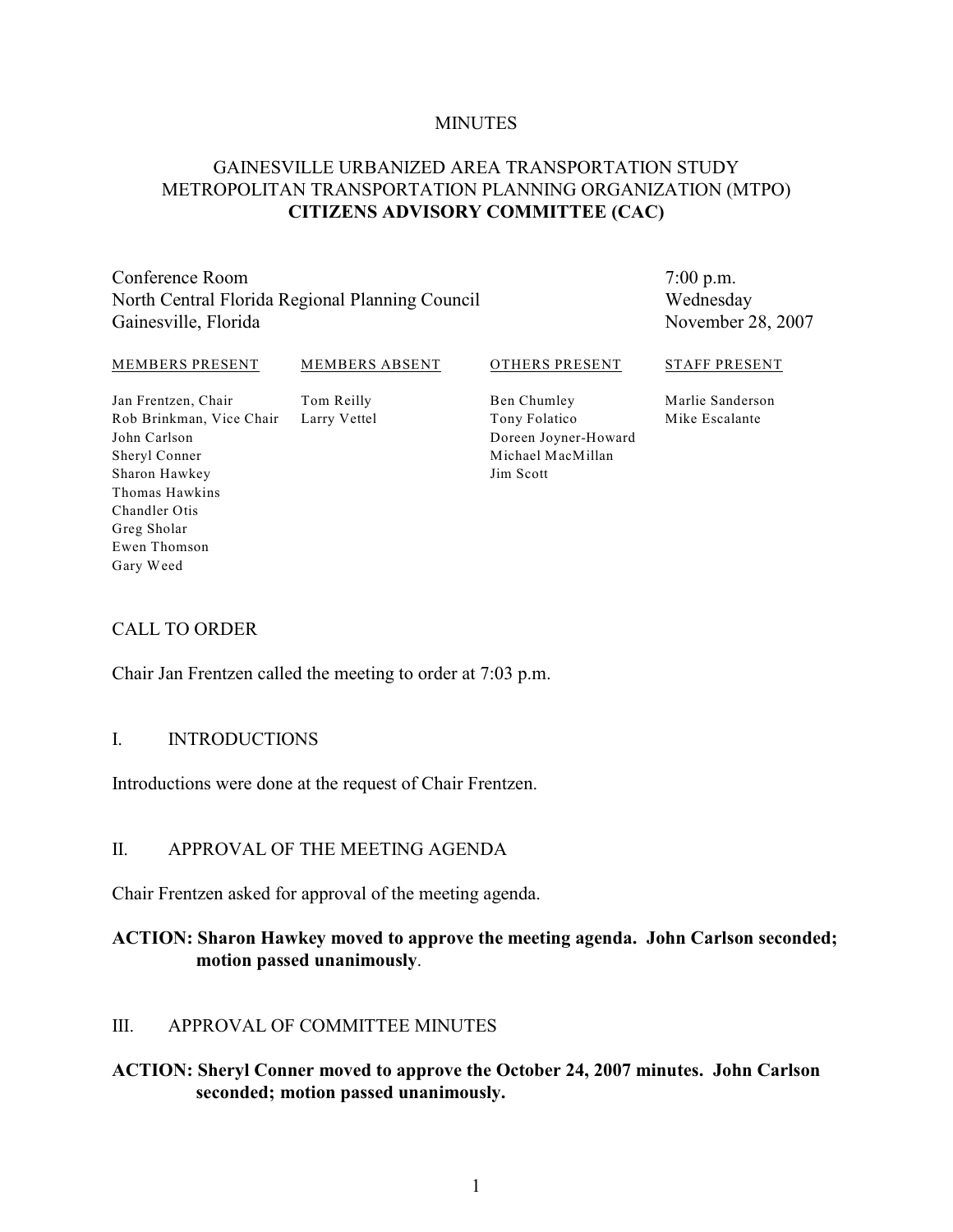# IV. CHAIRMAN'S REPORT

Mr. Marlie Sanderson, MTPO Director of Transportation Planning, announced that the next MTPO meeting is scheduled for December  $13<sup>th</sup>$  at 6:00 p.m. in the Jack Durrance Auditorium. He said that the CAC's next meeting is scheduled for January  $9<sup>th</sup>$  at the Regional Planning Council.

# V. FLORIDA DEPARTMENT OF TRANSPORTATION (FDOT) TENTATIVE FIVE YEAR WORK PROGRAM

Mr. Sanderson stated that FDOT has submitted its Tentative Five Year Work Program to the MTPO for review and comment. He discussed the MTPO staff's review of the Work Program and answered questions.

Ms. Taulbee explained Tentative Work Program projects and answered questions.

# **ACTION: Sharon Hawkey moved to recommend that the MTPO authorize the MTPO Chair to forward the following FDOT Tentative Work Program review commentrequest that FDOT move \$250,000 in Fiscal Years 2011, 2012 and 2013 for paratransit vans to the number two priority in the Year Livable Community Reinvestment Plan Cost Feasible Plan- widen SE 16<sup>th</sup> Avenue (Main Street to Williston Road) to four lanes. Greg Sholar seconded; motion passed 8 to 2.**

**ACTION: Sharon Hawkey moved to recommend that the MTPO authorize the MTPO Chair to forward the following FDOT Tentative Work Program review comment- request that FDOT re-stripe that travel lanes on US 441 (from Archer Road to NW 23rd Avenue) to add instreet bikelanes as part of the upcoming Year 2009 resurfacing project (FIN 2078499). Thomas Hawkins seconded; motion passed unanimously**. **#**

# VI. SPEED LIMITS AND TRAFFIC SIGNAL WARRANTS

Mr. Sanderson stated that the CAC requested a presentation on speed limits and traffic signal warrants by FDOT staff.

Mr. Tony Folatico, FDOT Assistant District Traffic Operations Engineer, discussed speed limit legislation and criteria, speed studies and speed zoning. He and Mr. Jim Scott, FDOT District Traffic Operations Engineer, also answered questions.

A member of the CAC discussed her concerns with pavement depressions on Newberry Road between NW  $43<sup>rd</sup>$  Street and NW  $8<sup>th</sup>$  Avenue.

Mr. Scott said that he would refer the pavement depressions on Newberry Road between NW  $43<sup>rd</sup>$  Street and NW  $8<sup>th</sup>$  Avenue to FDOT maintenance staff.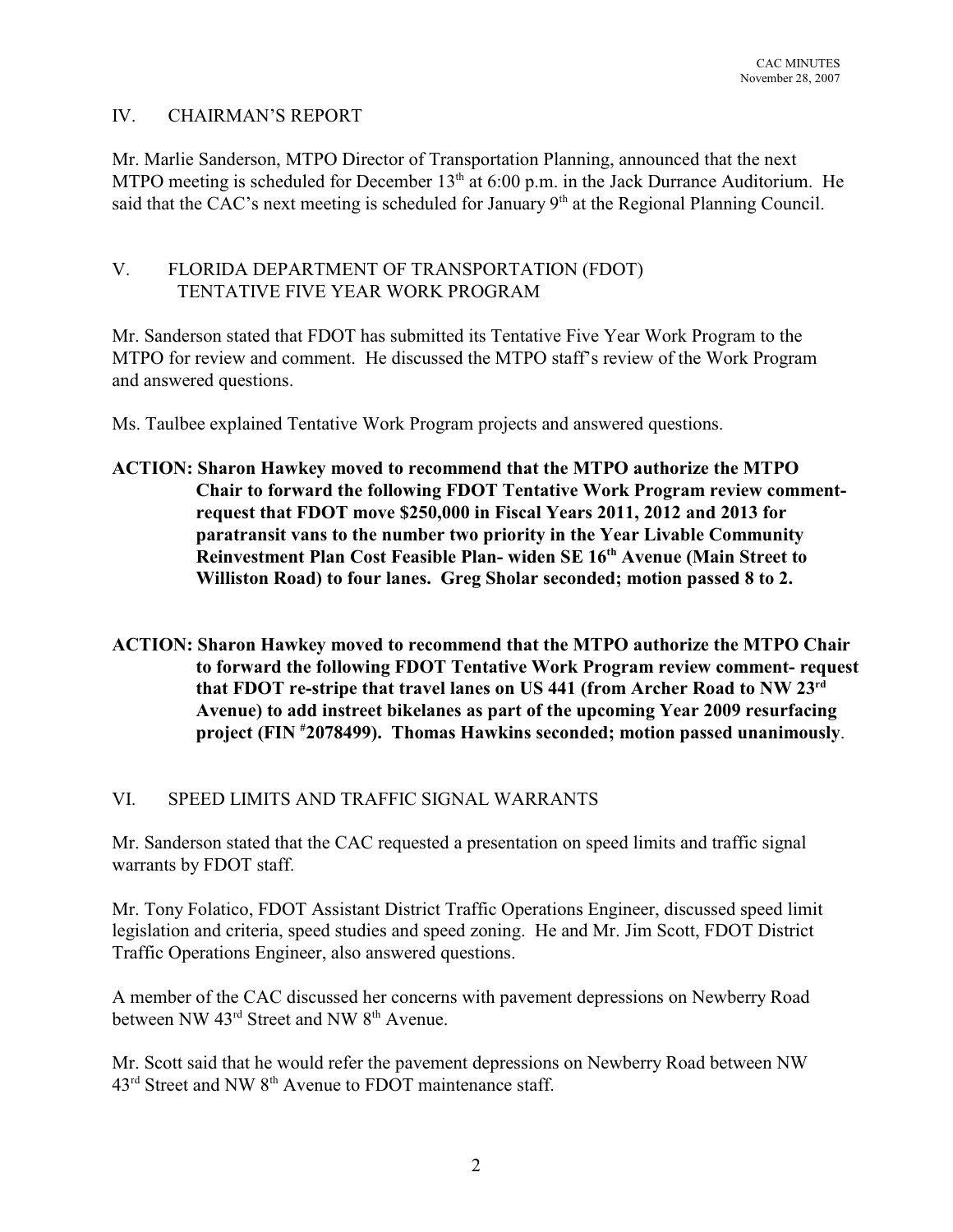# VII. RECOMMENDED LAND USE SCENARIO FOR THE URBAN VILLAGE

Mr. Sanderson stated that the MTPO Urban Village Planning Team has completed its report.

Mr. Ben Chumley, Alachua County Senior Planner, discussed the Urban Village Implementation Plan and answered questions.

### **ACTION: Thomas Hawkins moved to recommend that the MTPO:**

- **1. request that the City and County Commissions initiate joint Comprehensive** Plan Amendments to implement the "Plan <sup>#</sup>5" land use scenario for the **Urban Village, including establishment of a joint Multimodal Transportation District (MMTD);**
- **2. request that the Planning Team ask the Florida Department of Community Affairs if they have any creative options that will allow unlimited densities in the Urban Village;**
- **3. discuss the following Urban Village issues:**
	- **A. whether to have higher maximum densities and/or higher minimum densities;**
	- **B. whether to prohibit any additional surface parking lots by requiring all future parking to be in structured parking (parking garages);**
	- **C. the need for additional road connectivity;**
	- **D. how the recommended land use plan will affect future annexations; and**
	- **E. consider the adoption of architectural and urban design guidelines in order to provide an environment that is safe, comfortable and attractive to the pedestrian.**

**Ewen Thomson seconded; motion passed unanimously.**

### IX. PUBLIC INVOLVEMENT PLAN

Mr. Sanderson stated the each year, the MTPO reviews the Public Involvement Plan (PIP). He discussed the plan revisions and answered questions.

# **ACTION: Sharon Hawkey moved to recommend that the MTPO approved the revised PIP. John Carlson seconded; motion passed unanimously.**